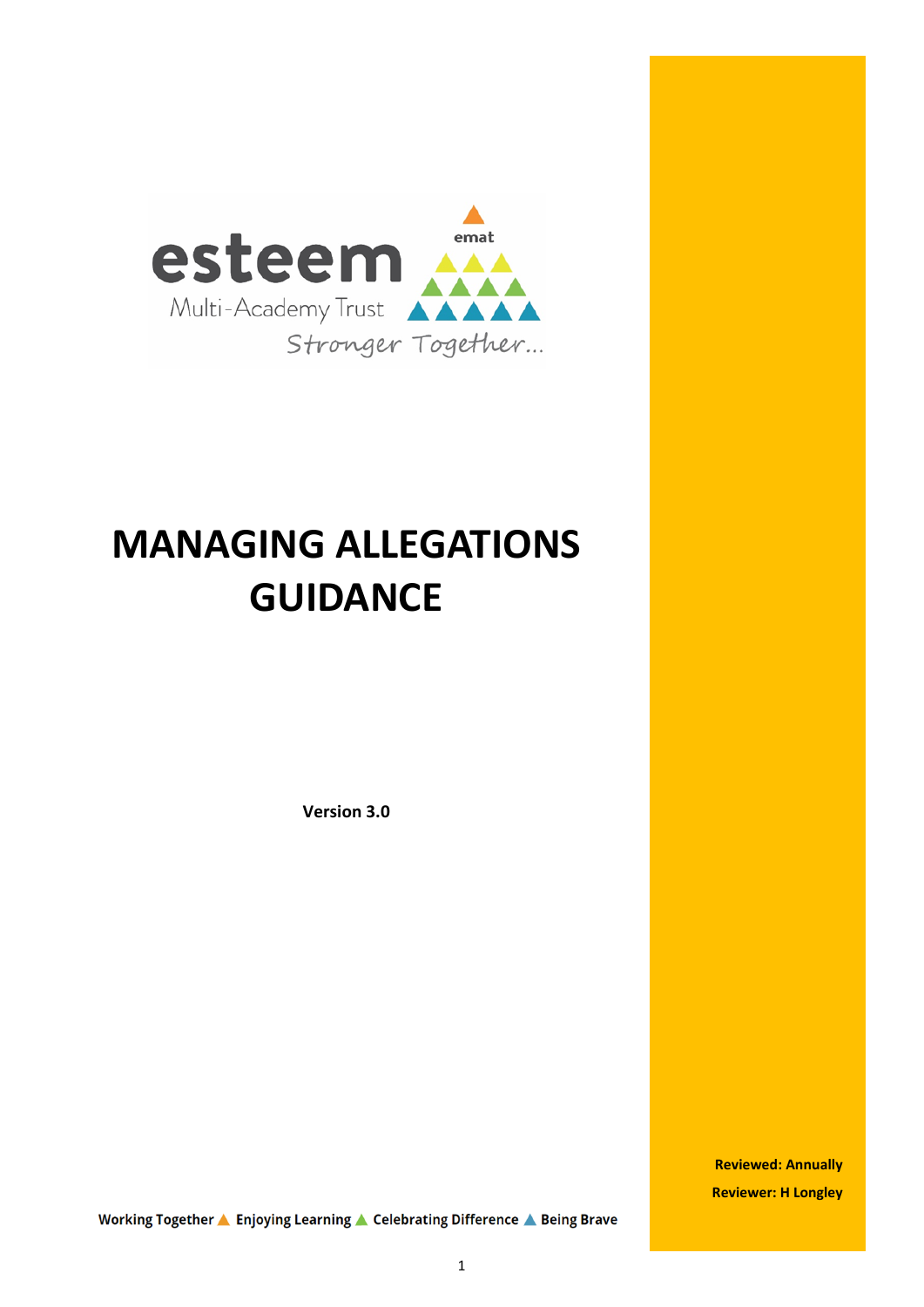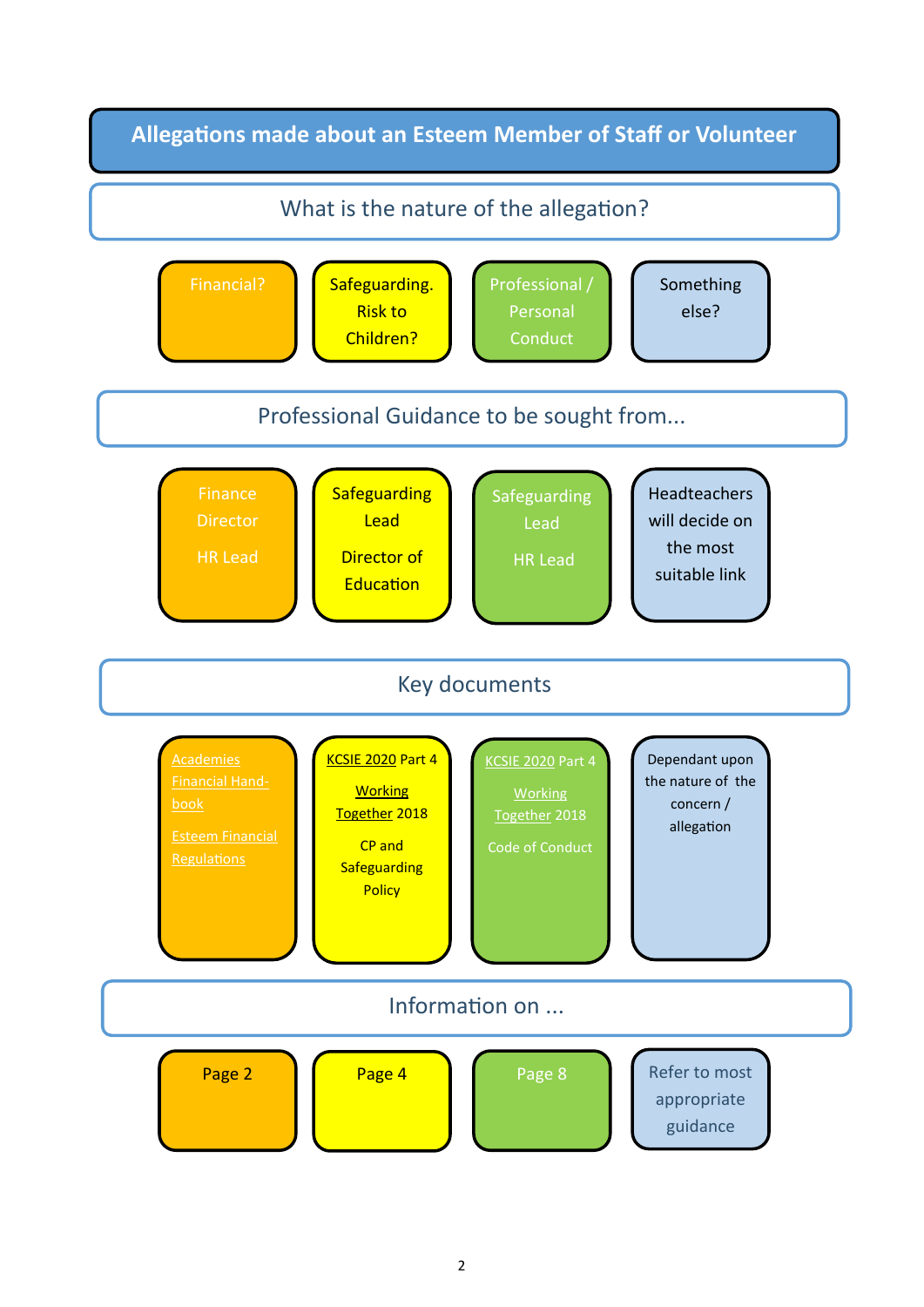# **Financial Allegation**

## **Immediate Considerations**

Do I need to alert Headteacher?

What access to cash and finance systems does the person have and does it cause an immediate potential risk?

Do I need to restrict the person's access immediately?

What evidence do I think I will need to confirm if the allegation is true or false?

How can I investigate whilst maintaining confidentiality and without alerting the person to the investigation?

### **Who will be involved in the Investigation**

Finance Director

HR Manager

Line Manager

# **Financial Investigation Guidance**

Informal investigation is the initial 'fact finding' that would be done usually by a line manager when an allegation is made against a member of staff.

For financial allegations, the person must not be alerted to the investigation until basic facts can be established/evidence gathered.

The investigation will differ depending on the specific allegation, so the Trust Finance Director and Trust HR Lead should advise on:

- what restrictions to access should be applied and from when.
- what evidence needs to be gathered and by whom.
- who should be approached for witness statements and/or evidence gathering.

Once initial investigation has been completed, a meeting with the member of staff will be required and they will be asked for a signed and dated statement.

Once you have spoken to all those involved you will have a better picture to see if the allegation is likely to be:

- Substantiated: there is sufficient identifiable evidence to prove the allegation;
- Malicious: there is clear evidence to prove there has been a deliberate act to deceive and the allegation is entirely false;

• Unfounded: there is no evidence or proper basis which supports the allegation being made, or there is evidence to prove that the allegation is untrue. It may also indicate the person making the allegations misinterpreted the incident or was mistaken about what they saw. Alternatively they may not have been aware of all the circumstances;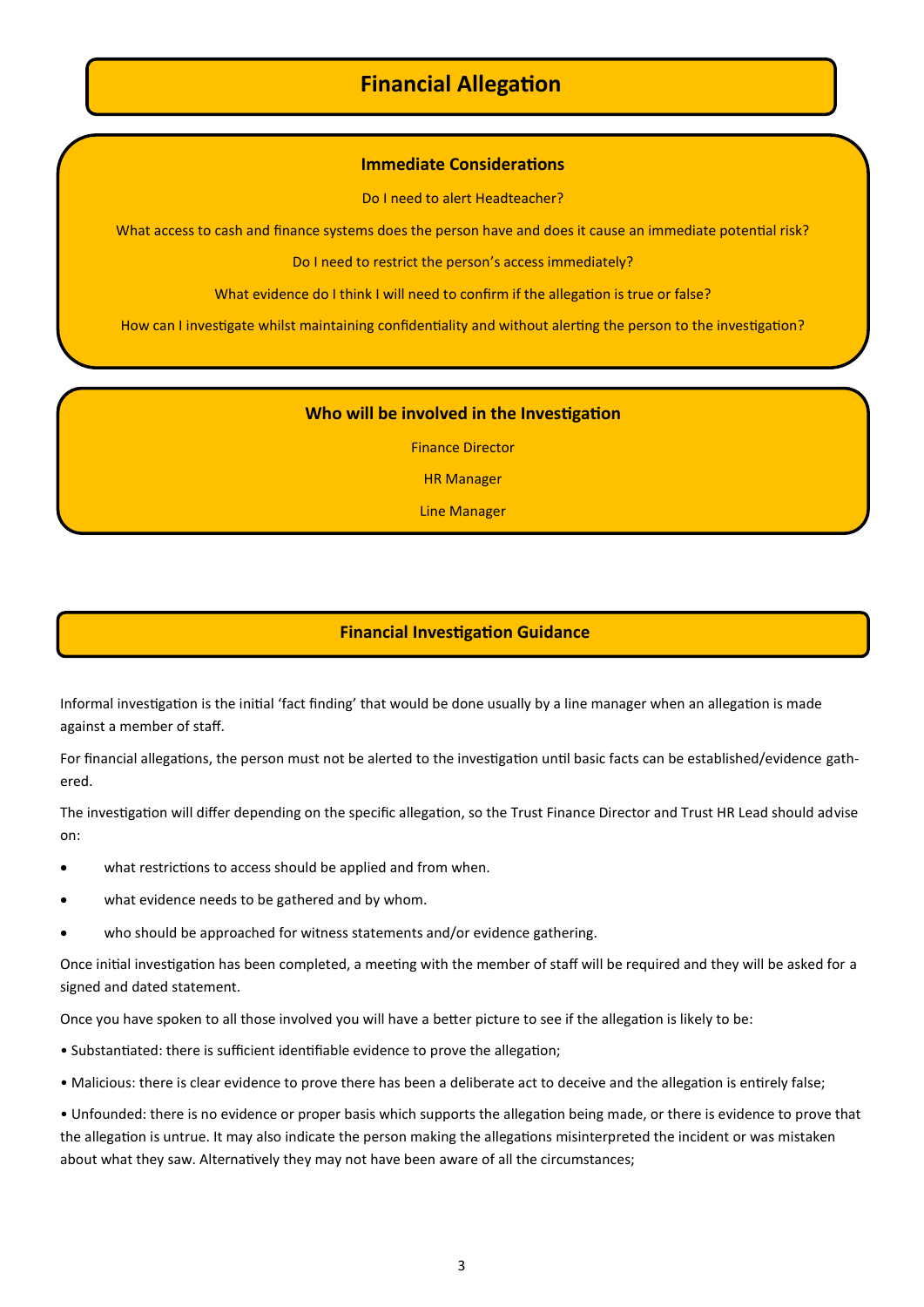• Unsubstantiated: this is not the same as a false allegation ‐ it simply means that there is insufficient identifiable evidence to prove the allegation. The term therefore, does not imply guilt or innocence. If the allegation is unfounded then the member of staff, who the allegation was made against, will be informed that no further action will be taken and this will not proceed to a formal investigation.

## **Decide Course of Action**

If the allegation is malicious then the investigation will turn to focus on the person making the malicious allegation. This may move to a formal investigation against this person. See substantiated allegation process below.

If the allegation is unfounded or unsubstantiated, the appropriate outcome must be agreed by the Trust HR Lead and Trust Finance Director – no further action required, further training required and/or controls to be refined.

If there is a belief that the allegation is substantiated then this would proceed to a formal investigation. The Headteacher must allocate the responsibility of the formal investigation to an Investigation Officer who must be someone not previously involved in this specific case. The informal investigator must pass all the evidence they have gathered over the formal Investigation Officer who will begin the Formal Investigation process supported by the Trust HR lead and the Trust Finance Director. They will conduct a full investigation and will produce an investigation report.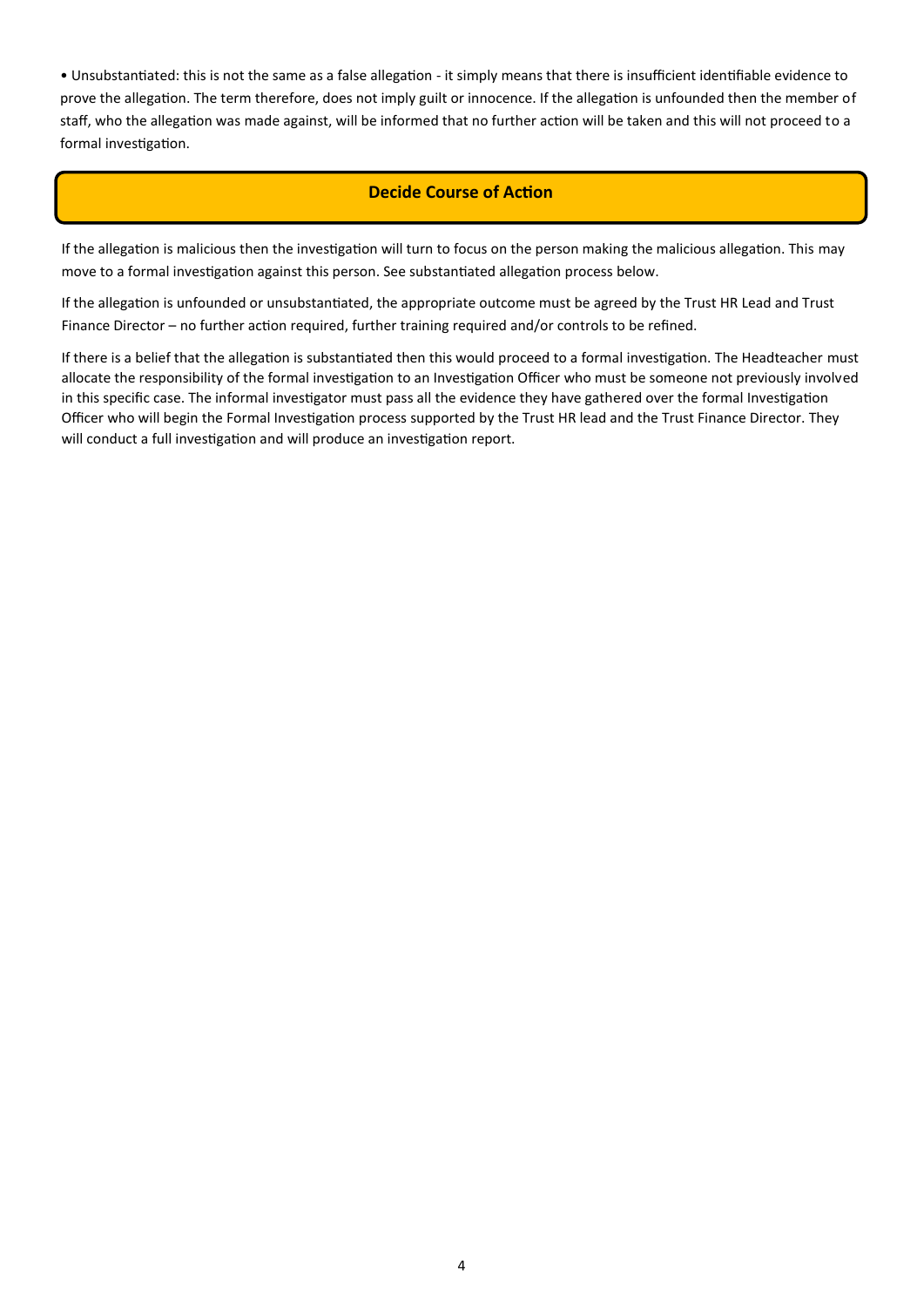# **Safeguarding Allegation**

## **Immediate Considerations**

Do I need to ensure the immediate safety of a young person?

Do I need to trigger an emergency internal procedure?

Do i need to dial 999?

# **Does this allegation meet the threshold for a referral to the Local Area Designated Officer?**

Is it alleged that the individual has…

•Behaved in a way that has harmed a child, or may have harmed a child;

•Possibly committed a criminal offence against or related to a child;

•Behaved towards a child or children in a way that indicates he or she may pose a risk of harm to children; or

•Behaved or may have behaved in a way that indicates they may not be suitable to work with children.

#### **Yes**

Continue to LADO Flow Chart and Further Information on Page 5 Full Safeguarding Locality Procedures: [Derbyshire and Derby City](https://derbyshirescbs.proceduresonline.com/p_alleg_staff_carer_volunteer.html)

**Staffordshire** 

**The LADO will over see the investigation, of which you will take part but there will be other agencies involved.**

**You must still maintain a chronology and use the report format in appendix A**

# Ensure that the Trust Safeguarding Lead has been informed

#### **No**

but there is sufficient cause for concern to investigate this allegation

Continue to Informal / Formal Investigation Procedures on Page 8

- Refer to school:
- **Disciplinary Policy**
- Bullying and Harassment Policy
- **Code of Conduct**
- **Grievance Policy**

**The Investigation and subsequent actions will be lead by the school, with the support of a member of the Trust Central Team**

Ensure that the Trust HR Lead has been informed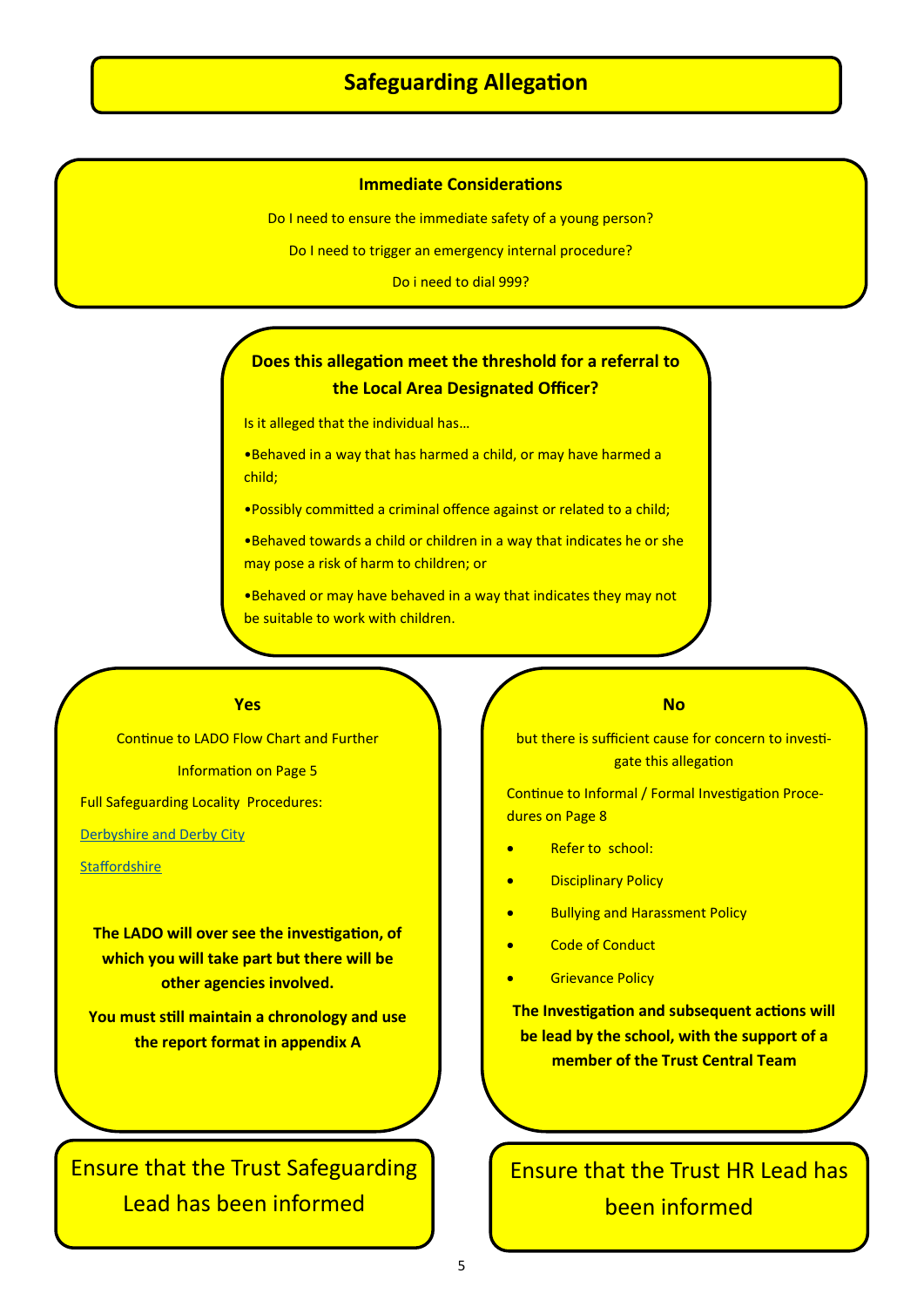

## **LADO**

Within 24 hours LADO will screen and assess whether the allegation/concern meets the criteria and will advise, support, plan a response. They will also advise when the member of staff accused should be informed. A joint Child Protection and Police response may follow.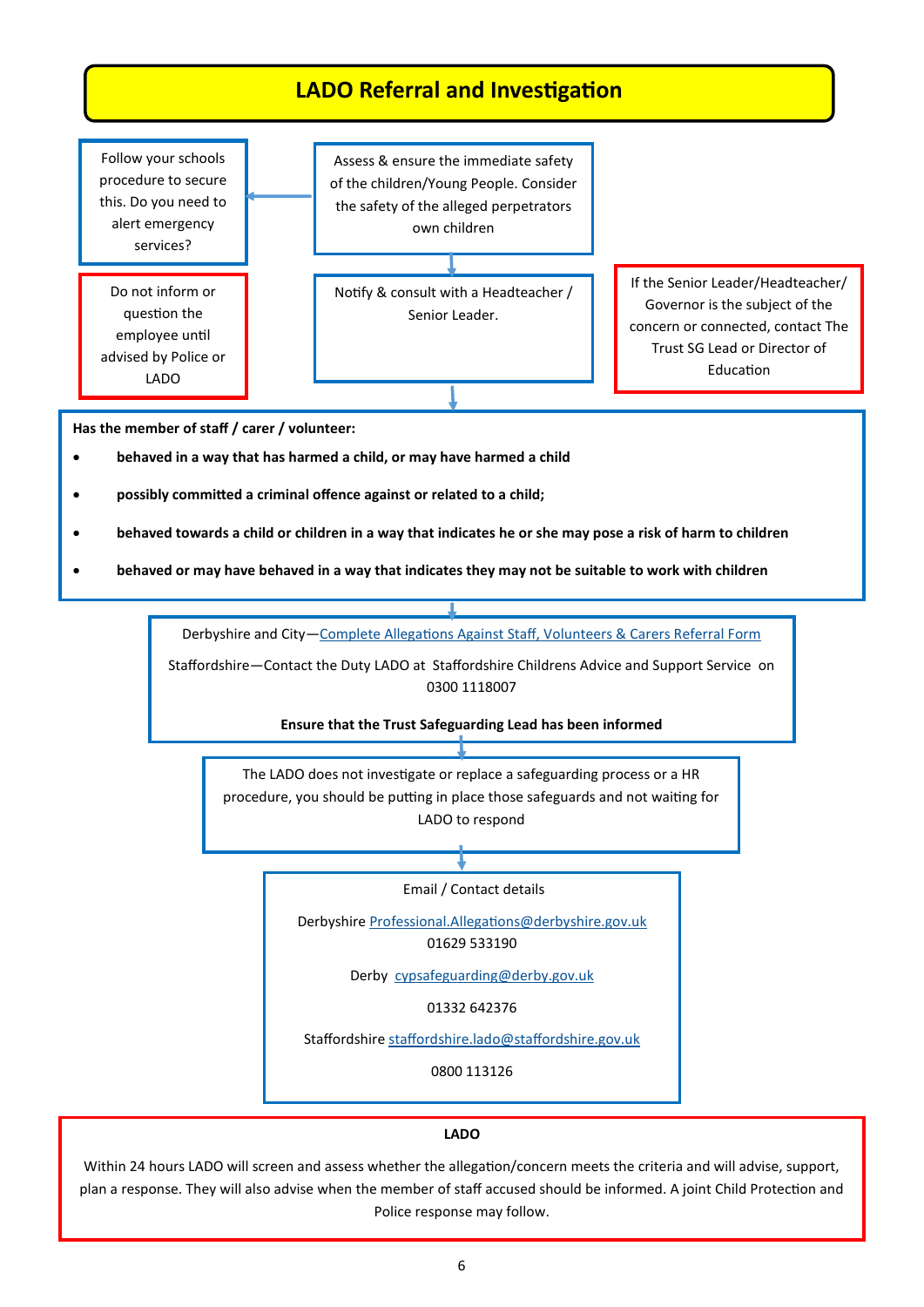# **LADO Resources and Recording / Reporting / Info Sharing**

# Considerations for the LADO

There are up to three strands in the consideration of an allegation:

- A Police investigation of a possible criminal offence;
- Children's Social Care enquiries and/or assessment about whether a child is in need of protection or services
- Consideration by an employer of the need for disciplinary action, including undertaking an immediate initial risk assessment

After consideration by the LADO, it may be decided that there is no further action to be taken; justification for this should be recorded by the headteacher and the LADO and a decision made regarding what information is to be shared in writing with the employee and by whom.

Where it is clear that an investigation by the Police or Children's Social Care is unnecessary, or the strategy discussion or initial evaluation decides that is the case, the LADO should discuss the next steps with the headteacher. In those circumstances, the options open to the headteacher depend on the nature and circumstances of the allegation and the evidence and information available. This will range from taking no further action to dismissal.

In some cases, further enquiries will be needed to enable a decision about how to proceed. If so, the LADO should discuss with the headteacher how and by whom the investigation will be undertaken. In straightforward cases, the investigation should normally be undertaken by a school senior leader. In some circumstances such as the lack of resource or inexperience of the available staff, or the nature or complexity of the allegation, the headteacher may wish to consider requesting support form the Trust Safeguarding Lead or the HR Lead.

# Communication, Confidentiality and Support

Employers have a duty of care to their employees and should act to manage and minimise the stress inherent in the allegations process. The LADO will advise when it is appropriate to inform the individual that an allegation has been raised against them. This is to ensure that any criminal investigation is not jeopardised. They will also provide any leaflets or information for the accused employee to help guide them through the process.

Headteachers must appoint a named representative to keep the person informed about the progress of the case and consider what other support may be appropriate, i.e Westfield Health.

Parents or carers of a child or children involved should be told about the allegation as soon as possible if they do not already know of it. However, where a Strategy Discussion is required, or Police or Children's Social Care need to be involved, the headteacher should not do so until those agencies have been consulted and have agreed what information can be disclosed to the parents or carers. Parents or carers should also be kept informed about the progress of the case, and told the outcome where there is not a criminal prosecution .

You must make every effort to maintain the confidentiality of all parties while an allegation or concern is being investigated. Make sure everyone involved in the investigation understands this.

You can take advise from the LADO, the Police and Childrens Social Care to agree the following:

- Who needs to know and, exactly what information can be shared;
- How to manage speculation, leaks and gossip;
- What, if any information can be reasonably given to the wider community to reduce speculation; and
- How to manage press interest if and when it should arise.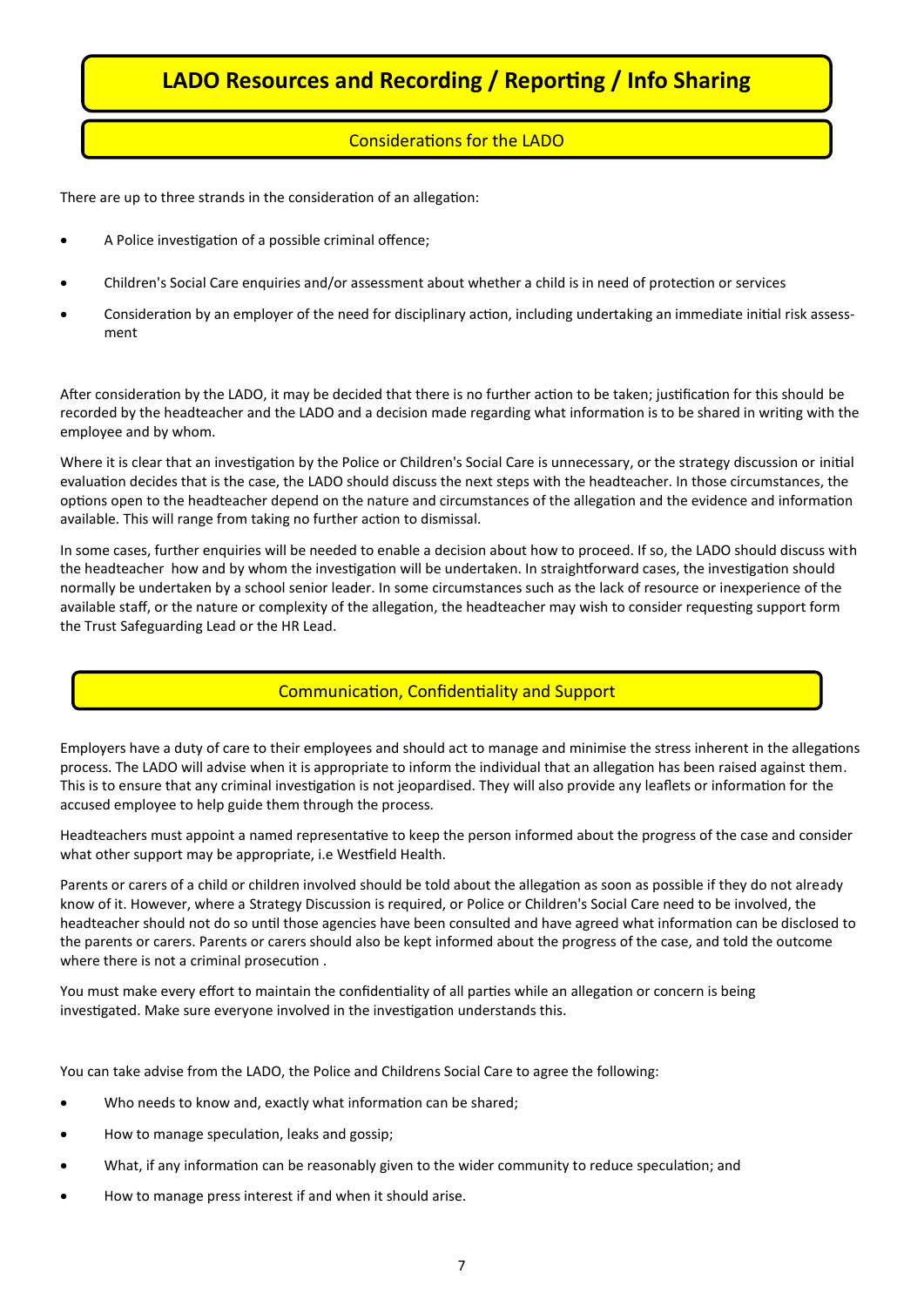# Recording and Reporting

The LADO will not investigate the concern / allegation, but they will advise and coordinate. It will depend on the nature and severity of the allegation how much of an investigating role schools are required to carry out. It is vital that you accurately record all actions taken from being notified of the allegation. This is most effectively done using a chronology. This can then be shared at Strategy Meetings and may become part of a Formal Investigation moving forward. See Appendix A

If following a LADO referral, or an Initial discussion, the threshold is not met, but the LADO wishes to be informed of the outcome of the investigation, you must follow the Esteem Informal / Formal Investigation procedure and inform the Trust HR Lead immediately.

If a member of staffs employment is terminated because they pose a risk of harm (or you would have but the person has resigned or left) you have a legal duty to inform the [disclosure and barring service.](https://www.gov.uk/government/collections/dbs-referrals-guidance--2)

You may also be required to make a report to the Teaching Regulation Agency.

Full procedures and additional guidance can be found by following the Local links below

### Guidance and Resources

### **National**

Working together to safeguard children: a guide to inter-[agency working to safeguard and promote the welfare of chil](https://assets.publishing.service.gov.uk/government/uploads/system/uploads/attachment_data/file/729914/Working_Together_to_Safeguard_Children-2018.pdf)[dren.](https://assets.publishing.service.gov.uk/government/uploads/system/uploads/attachment_data/file/729914/Working_Together_to_Safeguard_Children-2018.pdf) (Department for Education, 2018).

[Keeping children safe in education: statutory guidance for schools and colleges](https://www.gov.uk/government/publications/keeping-children-safe-in-education--2) (Department for Education, 2021)

[NSPCC—Managing Allegations of Abuse](https://learning.nspcc.org.uk/safeguarding-child-protection/managing-allegations-of-abuse)

[Safer working Practice for Adults Working with Children and Young People in Education Settings 2019](https://c-cluster-110.uploads.documents.cimpress.io/v1/uploads/13ecce28-e8f2-49e9-83c6-c29337cd8071~110/original?tenant=vbu-digital)

#### Local

[Staffordshire Safeguarding Children Board—A](https://www.staffsscb.org.uk/procedures/safeguarding-practice-guidance/)llegations Against a Member of Staff

[Staffordshire LADO information Leaflet](https://www.staffsscb.org.uk/working-together-to-safeguard-children/publications/)

[Staffordshire County Council—C](https://www.staffordshire.gov.uk/Care-for-children-and-families/childprotection/rc-Professional.aspx)hild Protection. Contacts including ESAS

[Derby and Derbyshire Safeguarding Children Partnership—A](https://derbyshirescbs.proceduresonline.com/p_alleg_staff_carer_volunteer.html)llegations Against Staff, Carers and Volunteers

[Derbyshire LADO information Leaflet](https://schoolsnet.derbyshire.gov.uk/site-elements/documents/keeping-children-safe-in-education/safeguarding-policies-guidance-and-protocols/lado-information-leaflet.pdf)

[Derby City LADO information Leaflet](https://www.ddscp.org.uk/media/derby-scb/content-assets/documents/procedures/leaflets/Subjects-Allegations-leaflet-April-2017---WEB-VERSION.pdf)

[Derbyshire Schools Net—](https://schoolsnet.derbyshire.gov.uk/keeping-children-safe-in-education/safeguarding-policies-guidance-and-protocols/allegations-against-professionals.aspx)Allegations Against Staff, Carers and Volunteers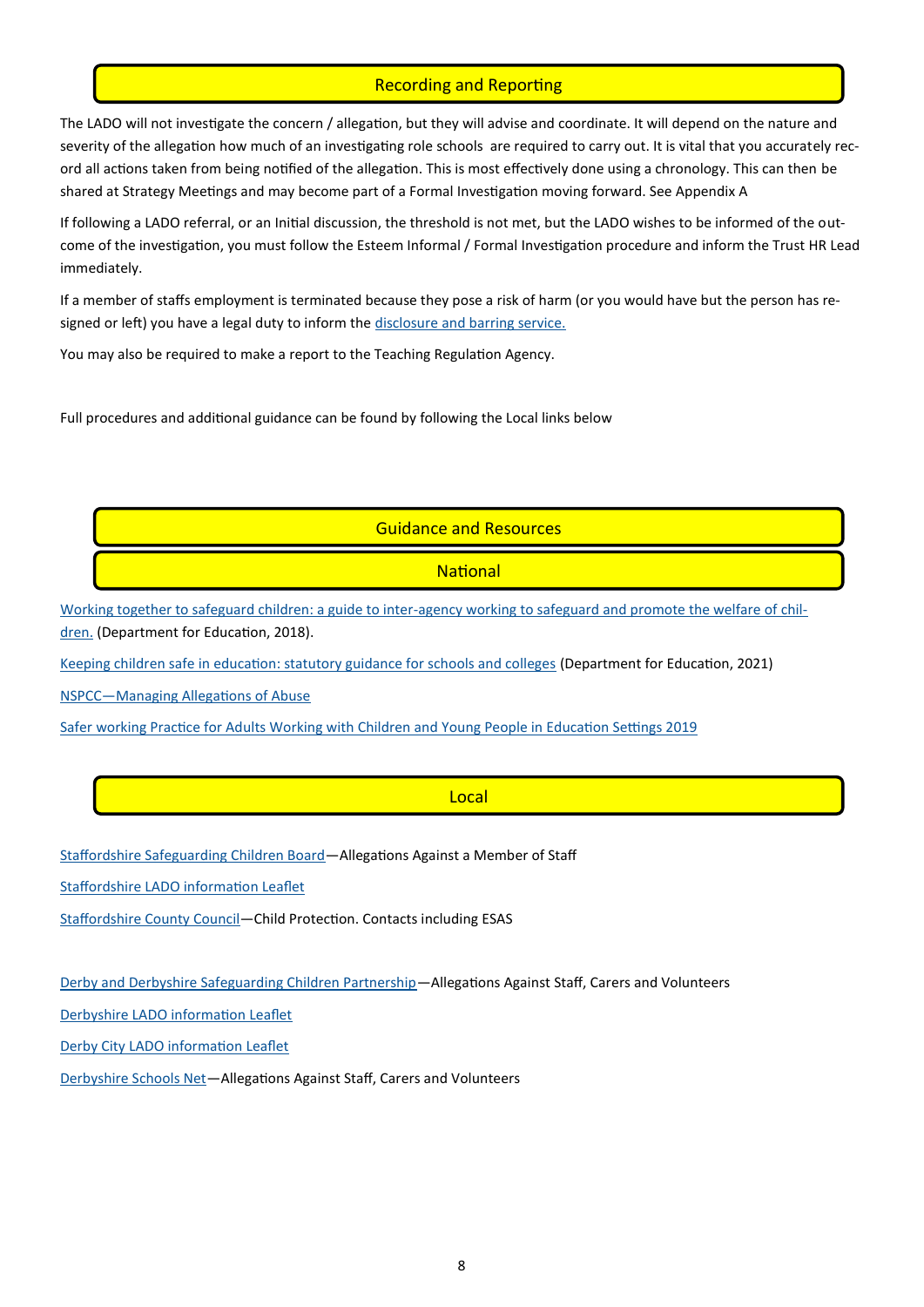# **Conduct In or Outside School Allegation**

# Internal Investigation

# Informal Investigation moving to a Formal Investigation

Informal investigation is the initial 'fact finding' that would be done usually by a line manager when an allegation is made against a member of staff. This would involve meeting with the member of staff and asking them for a signed and dated statement. Meeting with witnesses and asking them for signed and dated statements. Once you have spoken to all those involved you will have a better picture to see if the allegation is likely to be:

- Substantiated: there is sufficient identifiable evidence to prove the allegation;
- Malicious: there is clear evidence to prove there has been a deliberate act to deceive and the allegation is entirely false;
- Unfounded: there is no evidence or proper basis which supports the allegation being made, or there is evidence to prove that the allegation is untrue. It may also indicate the person making the allegations misinterpreted the incident or was mistaken about what they saw. Alternatively they may not have been aware of all the circumstances;
- Unsubstantiated: this is not the same as a false allegation ‐ it simply means that there is insufficient identifiable evidence to prove the allegation. The term therefore, does not imply guilt or innocence.

If the allegation is unfounded then the member of staff, who the allegation was made against, will be informed that no further action will be taken and this will not proceed to a formal investigation.

If the allegation is malicious then the investigation will turn to focus on the person making the malicious allegation. This may move to a formal investigation against this person. See substantiated allegation process below.

If there is a believe that the allegation is substantiated then this would proceed to a formal investigation. The Headteacher must allocate the responsibility of the formal investigation to an Investigation Officer who must be someone not previously involved in this specific case. The informal investigator must pass all the evidence they have gathered over the formal Investigation Officer who will begin the Formal Investigation process supported by the Trust HR lead and/or the Trust Safeguarding lead. They will conduct a full investigation and will produce an investigation report.

## Investigation Report

An investigation report template is available from HR when required. Please see Appendix A.

The main sections of the report are :

Investigation Brief/Allegations: This is a brief statement relating to the allegations being investigated.

- Chronology: This is a time line of the full investigation and will include details of both the informal and formal investigation process.
- Background: This details who the member of staff is, how the allegation came to light and what action has been taken so far i.e. suspension etc.
- Analysis of Evidence: This section needs to draw all the evidence together and analyse it in order to demonstrate how you have reached a conclusion.
- Conclusion: Is the allegation proven "on the balance of probabilities" in your view? Are there any mitigating factors? Are there any other conclusions you have drawn from the evidence?
- Recommendations: This draws to the panels attention a list of outcomes for consideration for example, File Note/ Professional Guidance, No Action, Written Warning, Final Written Warning, Dismissal with notice, Summary Dismissal (no notice). The outcome is not for you to determine. HR will support the panel and guide them to the appropriate sanction level based on the evidence and counter response from the employee.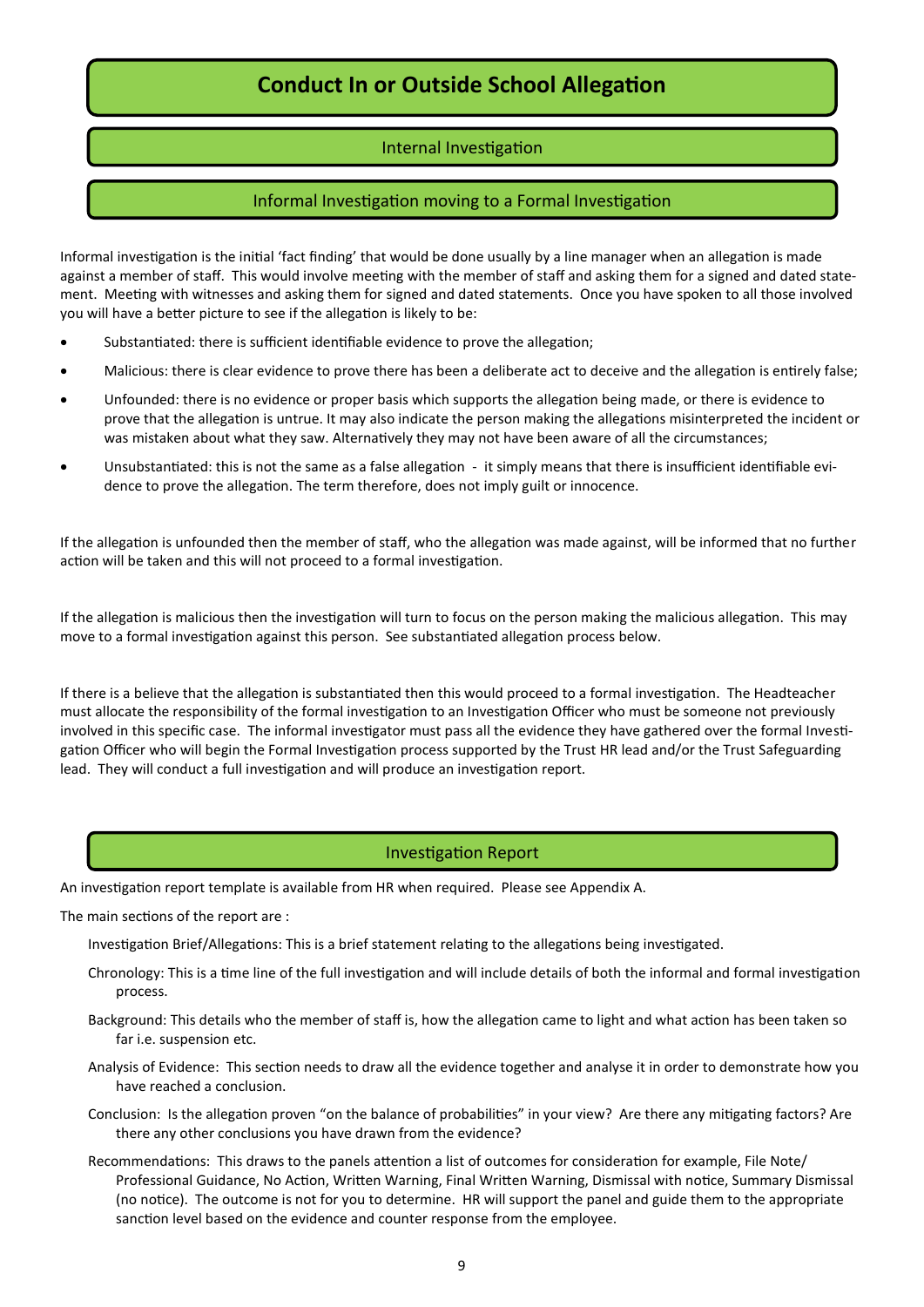## Appendices: List of Appendices that have been gathered though the investigation process. This may include policies that you believe have been breached.

If the allegation isn't serious enough to warrant a full disciplinary hearing, but falls short of the expectations for them in their role, then some professional guidance maybe required. Please see HR for the Professional Guidance Template and support through this process. This document will need to be signed by the employee and will be held on their personnel file indefinitely.

If an allegation is unsubstantiated and it would be inappropriate to take it to a disciplinary panel, a File Note may be appropriate. HR will support you with this process and will provide the letter to be send to the member of staff and to be placed on the employees personnel file.

# Informal / Formal Investigation Script and Questions

Thank you for attending this investigatory interview.

To confirm, we are currently investigating allegations relating to your conduct.

I have been appointed by school to act as the informal/formal investigating officer.

The allegation is that [set out allegation(s)]

Confidentiality is very important in this process and I would like to emphasise that matters should be treated as confidential by all parties and should not be discussed with any other employees unless the employee is your chosen companion, it is necessary for this investigation or in order to resolve the matter. Any breach of this could result in disciplinary action being taken against you.

Information that you tell me today that is relevant to the investigation may be included in the investigation report which may go to a hearing.

I have already interviewed the following people in relation to this allegation, as it was identified that they may be able to help me with my investigation: [list people you have interviewed].

They have provided me with information that I am now able to put to you.

If at any time you would like to take a break during the meeting, then please ask and we will adjourn.

We will be taking notes of what you say, and you will be able to check these notes for accuracy and then you will be asked to sign your witness statement.

[minute taker name] is here to take a note of the meeting. Please ensure you answer the questions fully and honestly.

You have been informed of your right to be accompanied by a trade union representative or a colleague within the school. You have chosen to:

• Bring with you [name]

OR • Attend this meeting unaccompanied.

Before we proceed can I confirm that you are okay to proceed?

So, the purpose of this meeting is to establish the facts in order to inform the investigation. To confirm, this meeting is not a disciplinary hearing.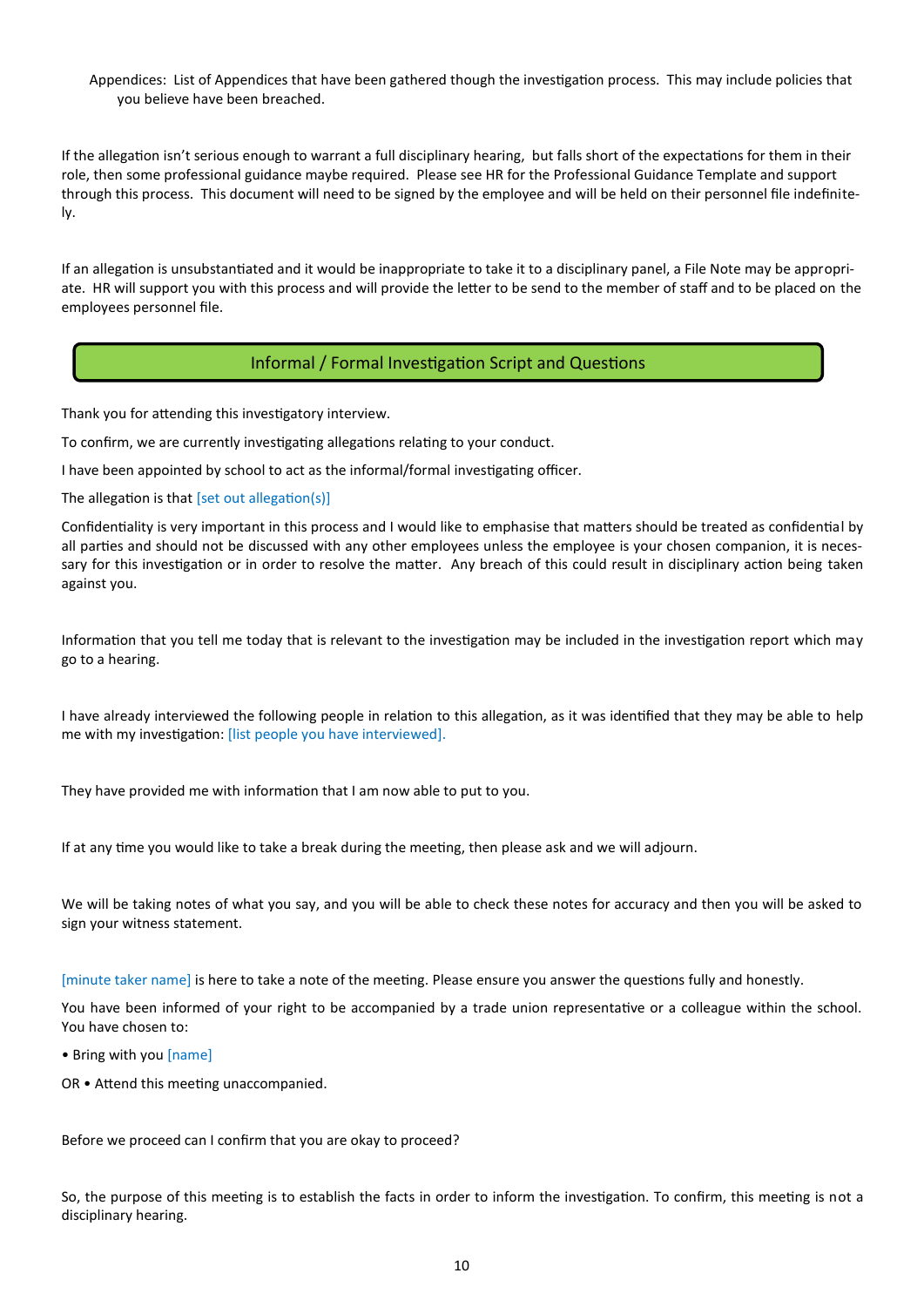My task is to look for evidence that refutes the allegation as well as backs it up. As part of my investigation, I will determine whether:

- There is insufficient or no evidence to support the allegation or misconduct and no further action will be taken: or
- Refer the matter to a disciplinary meeting at which disciplinary action including dismissal is considered.

The investigation will be carried out in accordance with the school's disciplinary policy which you have been given a copy of.

The outcome of the investigation will be communicated to you as soon as possible.

#### **Questions**

- 1. How long have you been employed by the [school/academy/trust]?
- 2. What is your job role in school?
- 3. What are the main tasks of your role in school?
- 4. Tell me how long you have undertaken this role here
- 5. What training have you received in relation to [specify]?
- 6. Tell me about: [set out here relevant information]
- 7. What do you think the implications are in terms of your job role?
- 8. Are there any documents that you could give me that may be relevant to the investigation?
- 9. Anything else you would like to add?

10. Are there any issues outside the work that impacts on you that you would like me to be aware of?

#### **Closing remarks:**

I appreciate that this is very difficult for you and I will endeavour to conclude the investigation as soon as possible. Thank you for meeting with me today and I will inform you of the outcome in due course.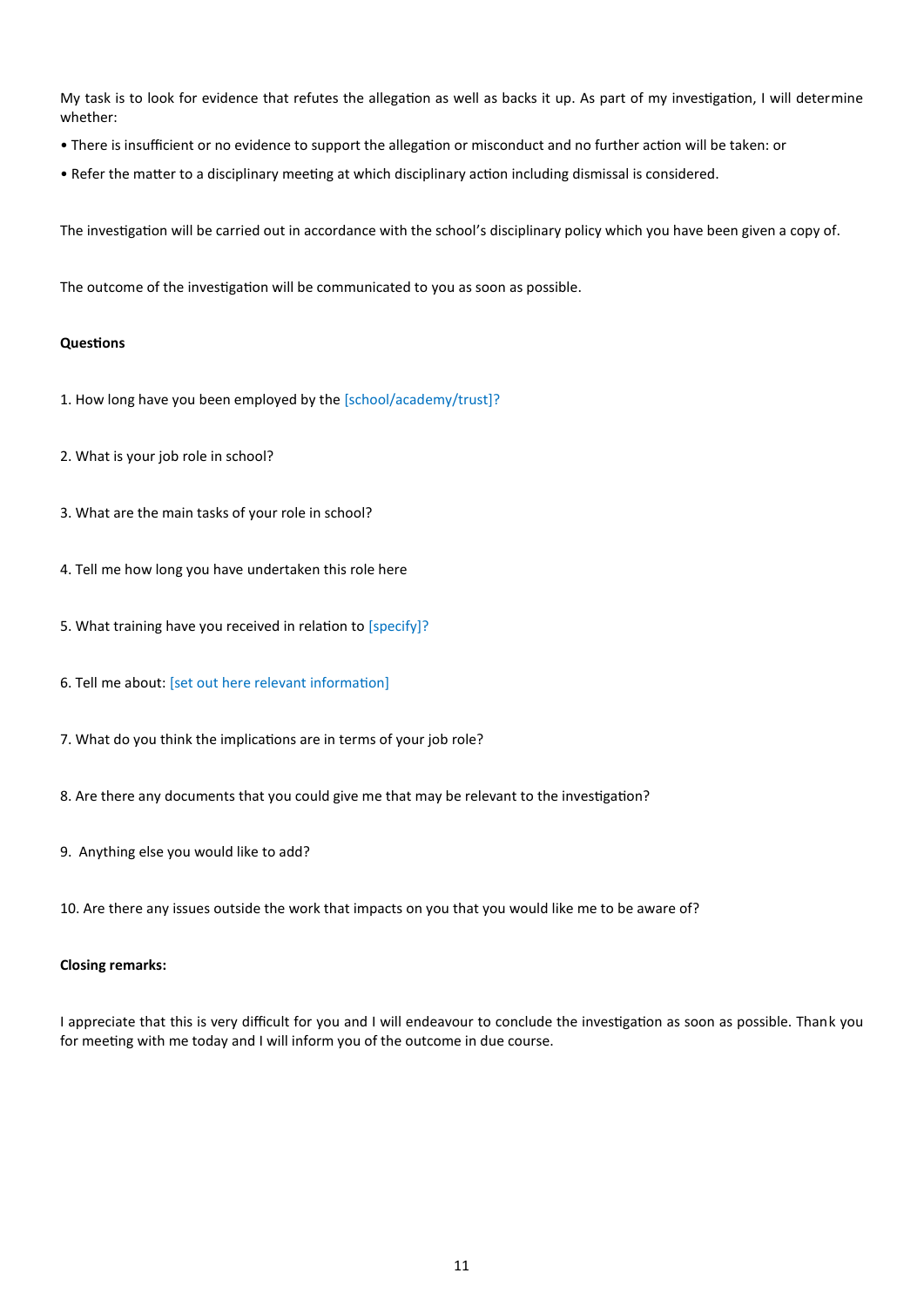**Appendix A**



# **Strictly Private and Confidential: INVESTIGATION REPORT**

# **REPORT FOLLOWING AN INVESTIGATION UNDER DISCIPLINARY PROCEDURE**

# **SUBJECT: NAME OF STAFF MEMBER**

Job Title:

Place of Work:

Subject of Allegations:

EXAMPLE: Consumption of alcohol on a school trip which is in breach of risk assessment:

EXAMPLE: Swearing in front of children and following a referral to LADO, this is to be investigated internally

Date of Report:

Investigating Officer:

Guidance taken from: (please tick multiple if required)

| Esteem HR Lead          | Esteem Safeguarding Lead         | Esteem CEO | LADO               |
|-------------------------|----------------------------------|------------|--------------------|
| Esteem Finance Director | <b>Esteem Director of Educa-</b> | Esteem COO | Other-Please state |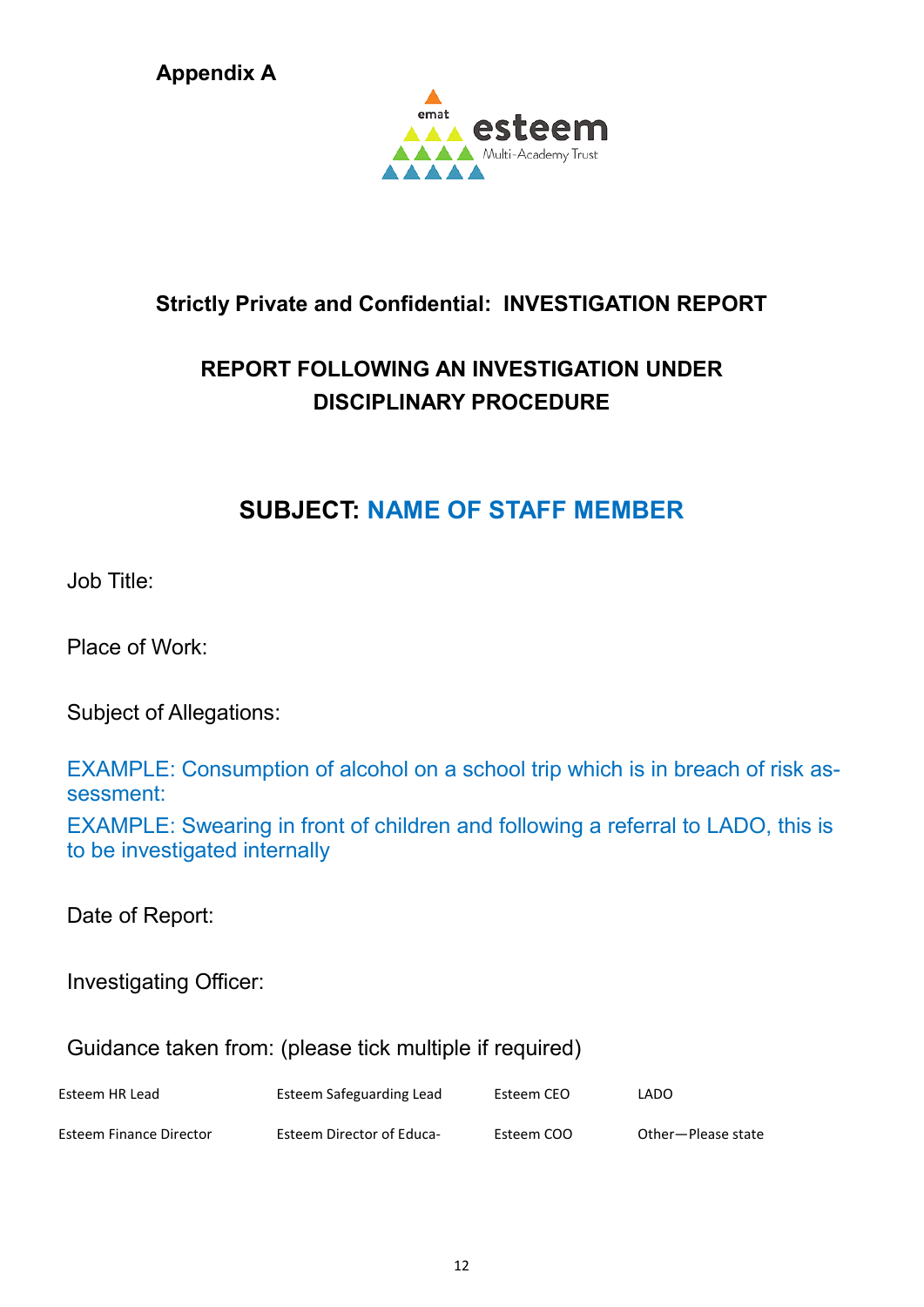Page Number

- 1. Investigation Brief/Allegations
- 2. Chronology
- 3. Background
- 4. Analysis of Evidence
- 5. Conclusion
- 6. Recommendations
- APPENDICES

All relating documents should be numbered, described and noted who the information was from here For Example

| Appendix 1        | Hand written statement | <b>Teacher X</b> |
|-------------------|------------------------|------------------|
| <b>Appendix 2</b> | <b>LADO Referral</b>   | Headteacher      |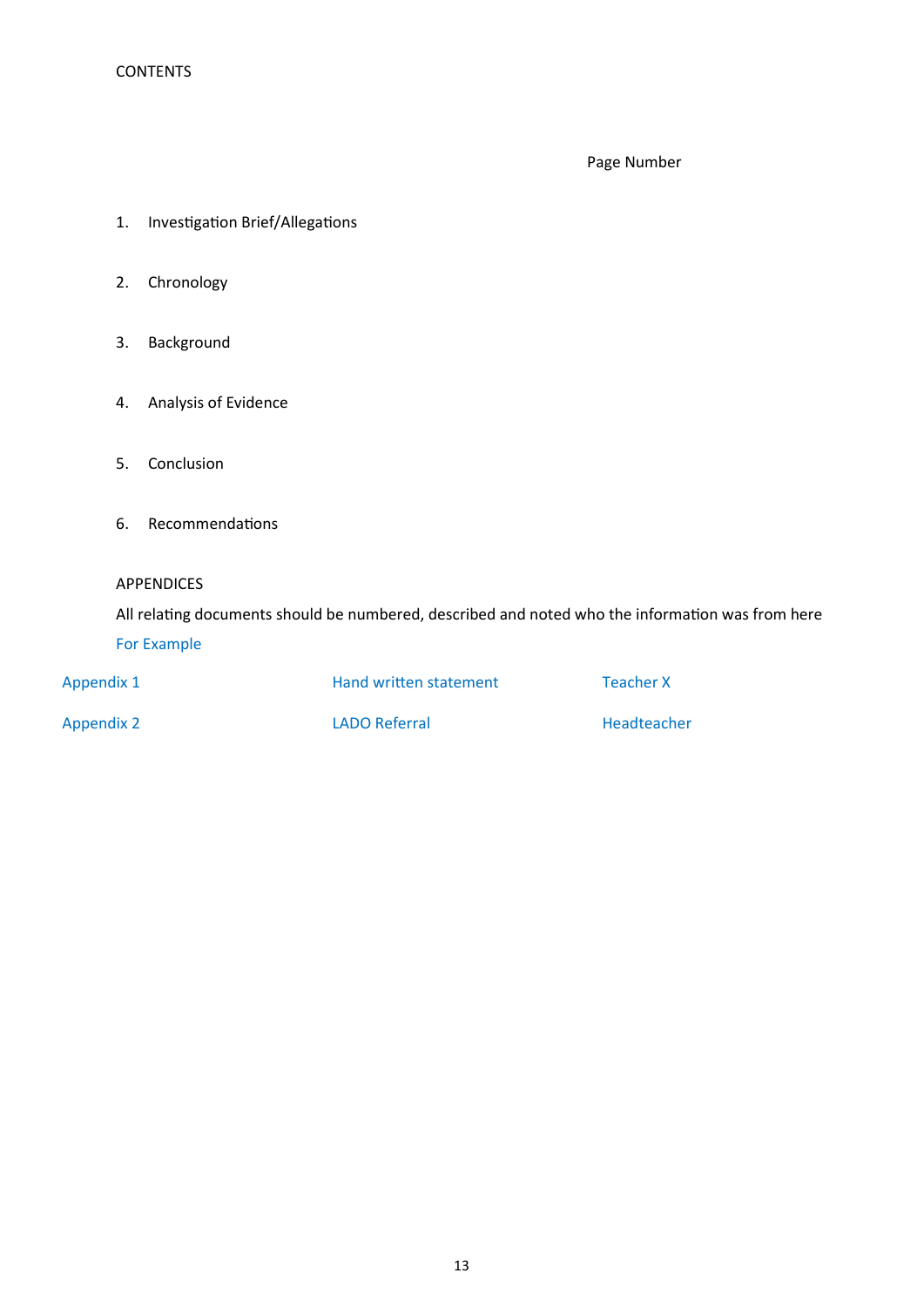# 1. **Investigation Brief/Allegations**

- 1.1 [This report has been compiled following a request by [*Commissioning Officer i.e. Headteacher* ] to investigate allegations that [xxx]].
- [The purpose of this investigation is to determine whether there is a case to answer in respect of the allegations that (*name of employee*) has………]

# **2. Chronology**

Step by step how it was investigated. Include sent and received, advice sought, emails, letters sent

| Date and<br><b>Time</b>   | <b>Information / Actions</b>                                                                                                          | <b>Follow up</b>                                                                 |
|---------------------------|---------------------------------------------------------------------------------------------------------------------------------------|----------------------------------------------------------------------------------|
| 19 June<br>2019           | Alleged misconduct was reported to headteacher                                                                                        |                                                                                  |
| 19 June<br>2019<br>10am   | Headteacher discussed with Trust Safeguarding Lead and Referral made to 19 June 2021 1pm<br>LADO as felt threshold may have been met. | LADO confirmed threshold not<br>met and school are to follow in-                 |
| 19 June<br>2019<br>3.30pm | Headteacher met with X to informally investigate alleged misconduct                                                                   | 19 June 3pm<br>After discussion with Trust HR<br>lead, formal investigation com- |
| 20 June<br>2019           | Headteacher asked Z to be Investigating Officer and conduct a formal investi-<br>gation to determine if there was a case to answer.   |                                                                                  |
| 27 June<br>2019:          | Formal investigation meeting held with X and union rep (name and union) pre-<br>sent.                                                 |                                                                                  |

## 3. **Background**

- 3.1 [[name] is a (job title) employed at (location). Include any relevant structural/line management/complaint/ witness details
- 3.2 Explain:
- how potential irregularity came to light, and when;
- action taken by Department as a result (ie suspension, investigation)
- format of investigation (who you spoke to, what evidence you considered, etc)]
- Previous disciplinary record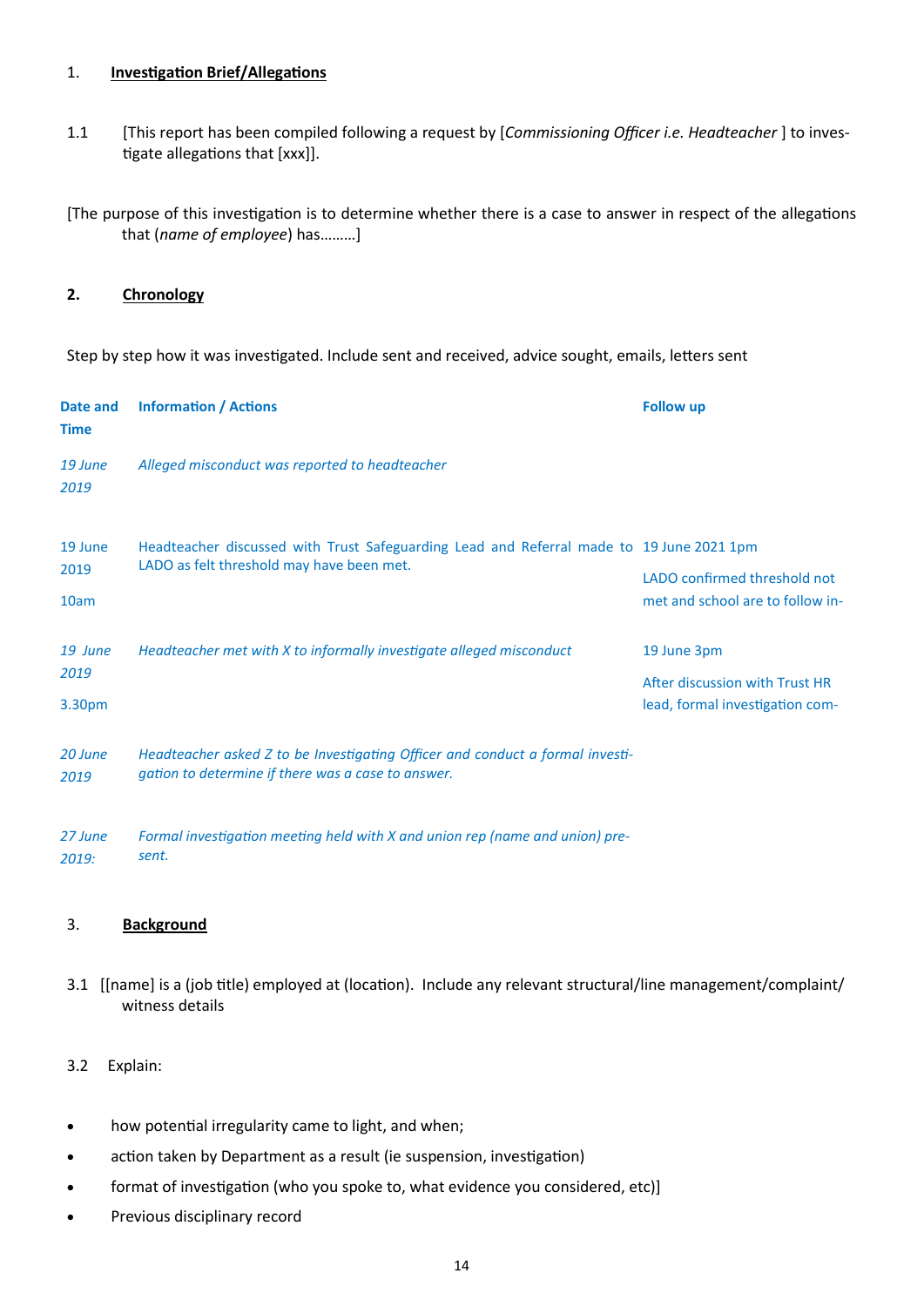## **4. Analysis of Evidence**

*This section needs to draw all the evidence together and analyse it in order to demonstrate how you have reached conclusions.* 

| Person / People of | <b>Evidence Gathered</b>                                                                                                | <b>Evidence located</b>                  |
|--------------------|-------------------------------------------------------------------------------------------------------------------------|------------------------------------------|
| <b>Teacher W</b>   | Heard X swearing Infront of children. When W challenged<br>this, X responded aggressively and swore at her              | <b>Teacher W statement</b><br>appendix 1 |
| <b>TAY</b>         | TA Y observed Teacher W challenge X and heard X swear at<br>W. Did not hear initial incident that lead to the challenge | TA Y statement<br>asppendix 2            |

*Concentrate on incident on the day as one element, and then draw in any other allegations made about potential previous incidents.*

## **Do not include personal comments/conclusions/statements:**

#### **5. Findings**

*Is the allegation proven "on the balance of probabilities" in your view?*

## *What is the mitigation?*

*Are there any other conclusions you have drawn from the evidence?*

**You are looking (from your analysis) for corroboration of evidence**

#### 6. **Recommendations**

*Need to make recommendations about:*

*a disciplinary hearing*

*anything else which has been uncovered (eg better communication of procedures, or changing system, or changing policy, or training needs, etc).*